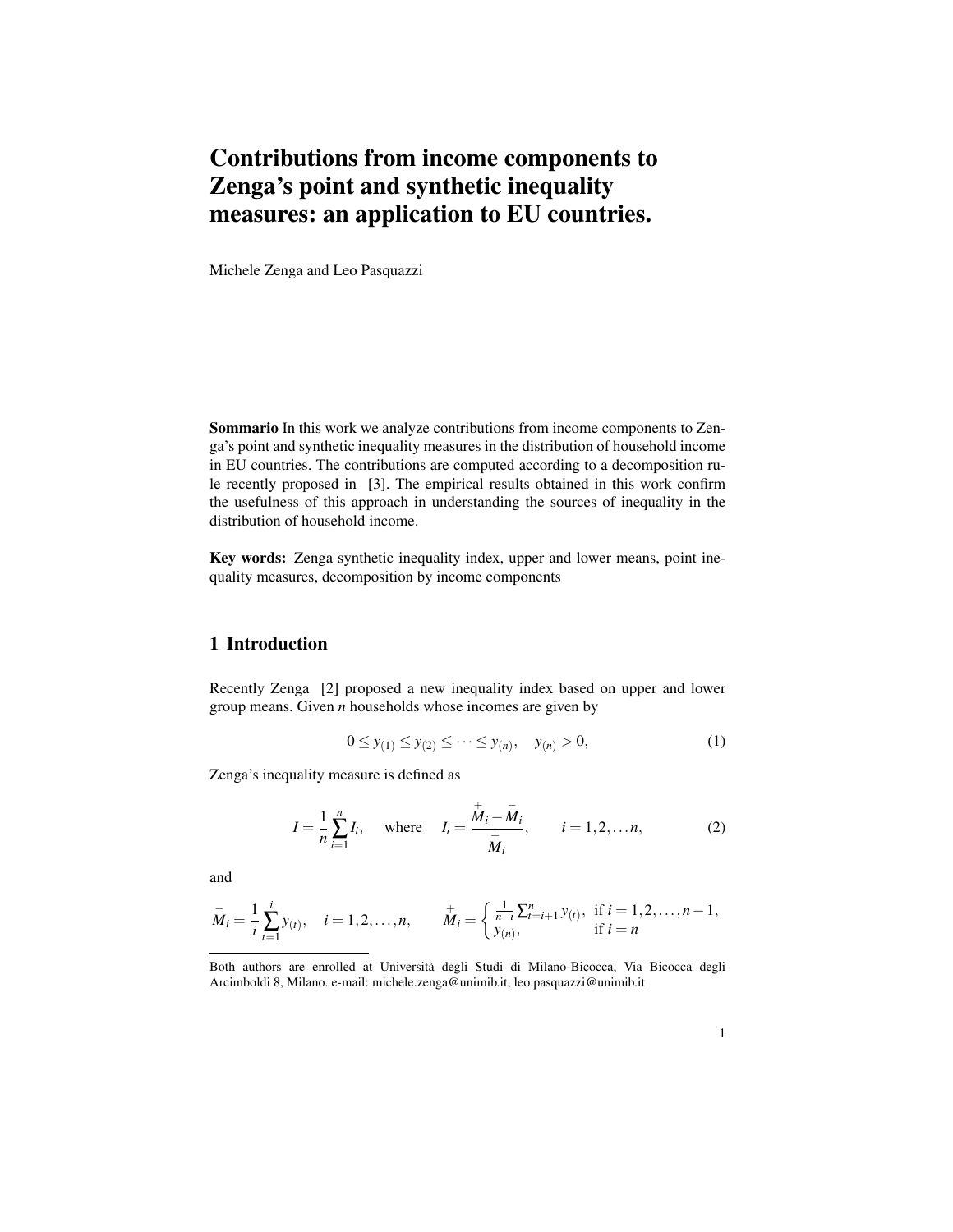are the so called lower and upper means, respectively. Notice that each *I<sup>i</sup>* is a point inequality measure, which compares the mean income of the *i* poorest households (the *i*-th lower group) with that of the remaining household population (the *i*-th upper group).

Assume now that each household income in (1) is the sum of *c* income components and let  $j\overline{M'}_i$  and  $j\overline{M'}_i$  be the means of income component *j* in the *i*-th lower and upper group, respectively. The point inequality measures may then be written as

$$
I_i = \frac{\stackrel{\dagger}{M}_i - \bar{M}_i}{\stackrel{\dagger}{M}_i} = \sum_{j=1}^c \frac{\stackrel{\dagger}{jM'}_i - \stackrel{\dagger}{jM'}}{\stackrel{\dagger}{M}_i}, \quad i = 1, 2, \dots, n,
$$
 (3)

and

$$
jB_i = \frac{\overline{jM'}_i - \overline{jM'}}{\overline{M}_i}
$$

may be viewed as the contribution from income component *j* to inequality between the *i*-th lower and upper groups. Dividing that contribution by  $I_i$  yields

$$
j\beta_i = \frac{jB_i}{I_i} = \frac{jM_i}{\stackrel{+}{M_i} - \bar{M}_i}^j,
$$

which is the relative contribution from income component *j* to the difference between the *i*-th lower and upper mean of overall household income.

Given the decomposition rule for the point inequality measures  $I_i$ , the contribution from income component *j* to the synthetic *I* index in (2) may be assessed through the average

$$
jB=\frac{1}{n}\sum_{i=1}^n jB_i,
$$

since, as may be easily verified,  $I = \sum_{j=1}^{c}{}_{j}B$ . Dividing  $jB$  by *I* yields the relative contribution from income component *j* to the synthetic *I* index, which will be denoted by *<sup>j</sup>*β.

From the definitions of the contributions, one should expect that components whose share *<sup>j</sup>*γ on total population income is large, should have large contributions to inequality as well. It seems therefore useful to compare the contributions with those under the hypothesis that in each single household the share of income from each component equals the share of that component on total population income. In the following we shall refer to this hypothesis as the *scale transformation hypothesis*. It is not hard to show that  $jB_i = j\gamma I_i$ ,  $jB = j\gamma I$  and thus  $j\beta_i = j\beta = j\gamma$  for  $i = 1, 2, \ldots, n$  and  $j = 1, 2, \ldots, c$  under the scale transformation hypothesis.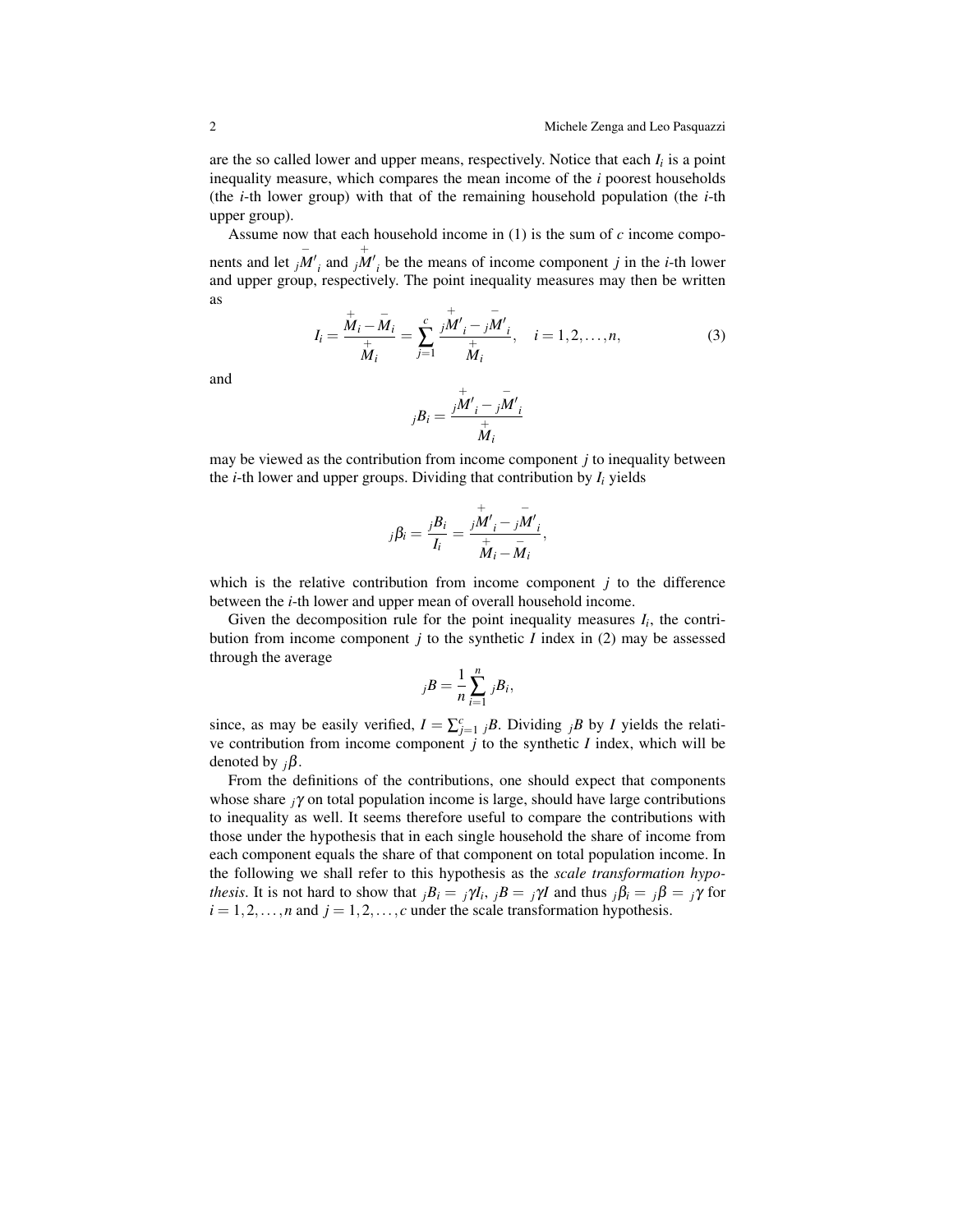## 2 Empirical analysis of ECHP survey data

In this work we analyze household income from the 2001 wave of the ECHP survey [1] and compute contributions from income components to inequality as measured by Zenga's synthetic *I* index. The income components we consider are *net of taxes*. They are wage and salary income  $(j = 1)$ , self-employment income  $(j = 2)$ , social transfers  $(i = 3)$  and other income components  $(i = 4)$  that include capital income, income from property and rents and private transfers. For the definitions of these components we refer to the ECHP documentation on EuroStat's web-page.

Table 1 reports some summary information from each country. The countries are ordered according to the value of Zenga's synthetic *I* index from Luxembourg, the country where inequality is lowest  $(I = 0.626)$ , to Portugal, the country with highest inequality  $(I = 0.753)$ .

Analyzing the shares of the income components on total population income, we immediately notice some common features among the 15 countries: wages and salary account for most of population income in all countries, with shares ranging from 46.1% in Greece to 69.2% in Denmark. It follow social transfers, with shares ranging from 20.2% in Ireland to 32.3% in Austria. The share of self-employment income may vary considerably from country to country and it usually exceeds the aggregate share of the other income components. In fact, self-employment income accounts for barely 1.9% of population income in Sweden and it share increases to 23% in Greece, while the aggregate share of the other income sources exceeds 5% only in UK, Greece and Belgium and reaches its maximum value of 7.9% in Belgium.

As for the relative contributions  ${}_{i}\beta$  (table 2), we note that wages and salary account, as expected, for most of inequality in all the 15 countries. Their share on *I* exceeds the share on population income by values ranging from 7.6% in Finland up to 23.3% in Sweden. Self-employment income also exhibits larger contributions to inequality than under the scale transformation hypothesis (except for Sweden), although the differences are smaller than for wage and salary income. They range from −0.8% in Sweden to about 10% in Ireland. Social transfers, on the other hand, contribute less to inequality than under the scale transformation hypothesis, with negative differences ranging from 15.6% in Portugal to 25.8% in Austria. Finally, we note that the aggregate contribution from the other income sources is usually quite similar to their share on total population income, except for Finland, where it is almost 6% higher.

## Riferimenti bibliografici

- 1. EuroStat: European Community Household Panel (ECHP UDB version of December 2003)
- 2. Zenga, M.M.: Inequality curve and inequality index based on the ratios between lower and upper arithmetic means. Statistica & applicazioni  $5(1)$ , 3–27 (2007)
- 3. Zenga, M., Radaelli, P. and Zenga, M.: Decomposition of Zenga's inequality index by sources. Working paper n. 216, DiMeQUANT, Universita degli Studi di Milano-Bicocca (2011) `